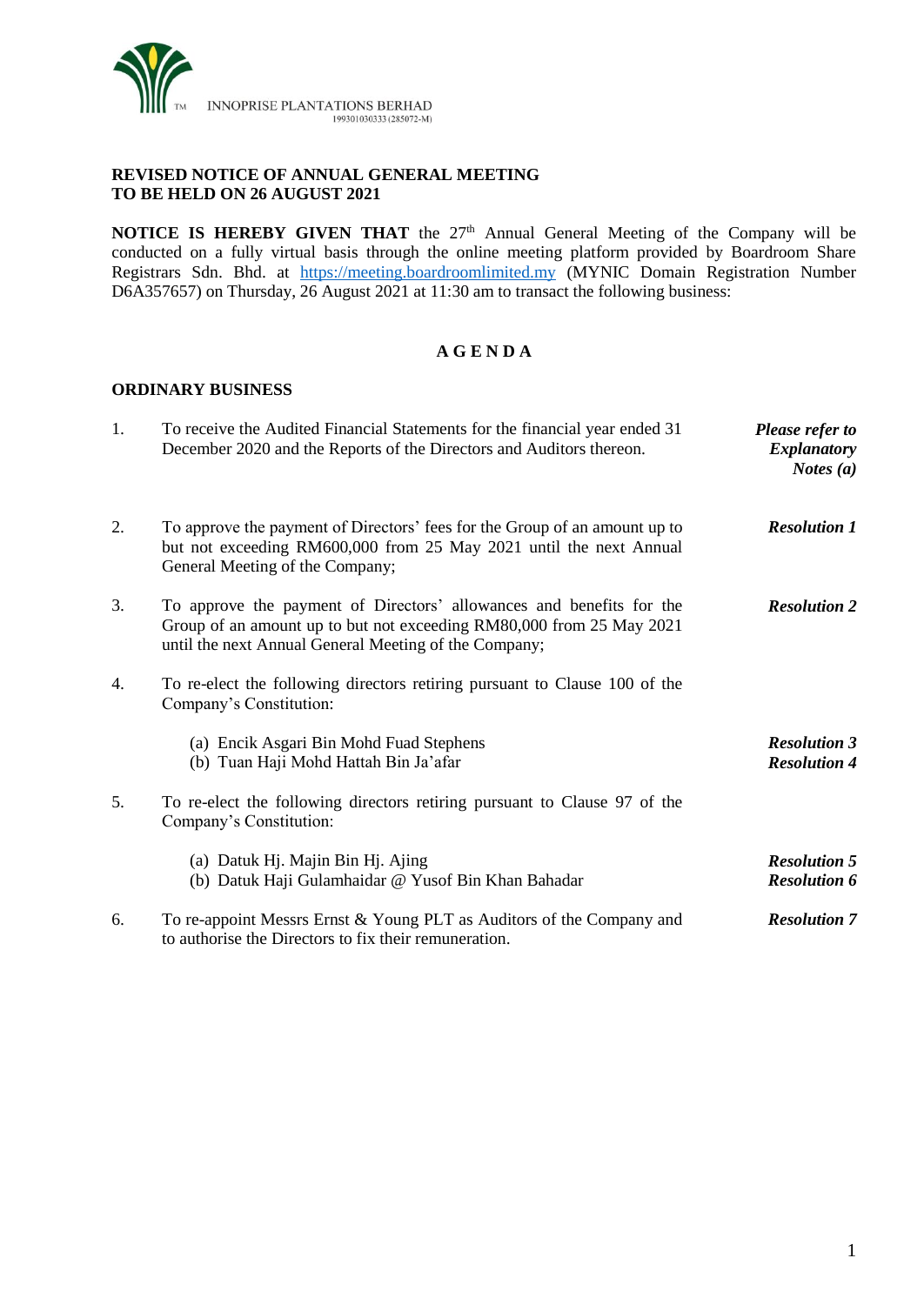

#### **SPECIAL BUSINESS**

7. To consider and if thought fit, to pass the following resolution:

#### **ORDINARY RESOLUTION Authority to Issue Shares Pursuant to Section 76 of the Companies Act 2016** *Resolution 8*

- THAT subject always to the Companies Act 2016, Constitution of the Company and approvals from the relevant statutory and regulatory authorities, where such approvals are necessary, full authority be and is hereby given to the Directors pursuant to Section 76 of the Companies Act 2016, to issue shares in the Company from time to time at such price upon such terms and conditions and for such purposes as the Directors may, in their absolute discretion, deem fit provided that the aggregate number of shares to be issued pursuant to this Resolution does not exceed 10% of the total number of issued shares in the Ordinary Share Capital of the Company for the time being and that the Directors be and are empowered to obtain the approvals from Bursa Malaysia Securities Berhad for the listing and quotation of the additional new ordinary shares to be issued and that such authority shall continue in force until the conclusion of the next Annual General Meeting of the Company. "
- 8. To consider and if thought fit, to pass the following resolution:

#### **ORDINARY RESOLUTION**

**Proposed Renewal of the Existing Shareholders' Mandate for Recurrent Related Party Transactions of a Revenue or Trading Nature**

THAT, approval be and is hereby given, for the Renewal of the Existing Shareholders' Mandate for the Company and/or its subsidiaries to enter into recurrent related party transactions of a revenue or trading nature as set out in Section 2.4.2(a) of the Circular to Shareholders dated 26 April 2021 with the related parties described therein provided such transactions are necessary for the Group's day to day operations, carried out in the normal course of business, at arm's length, on normal commercial terms, not more favourable to the related parties than those generally available to the public and are not to the detriment of the minority shareholders;

AND THAT, such approval shall continue to be in force until:

- (a) the conclusion of the next annual general meeting of the Company, at which time it will lapse, unless by a resolution passed at the meeting, the authority is renewed; or
- (b) the expiration of the period within which the next annual general meeting of the Company after that date is required to be held pursuant to Section 340(2) of the Companies Act 2016 ("the Act") (but shall not extend to such extension as may be allowed pursuant to Section 340(4) of the Act); or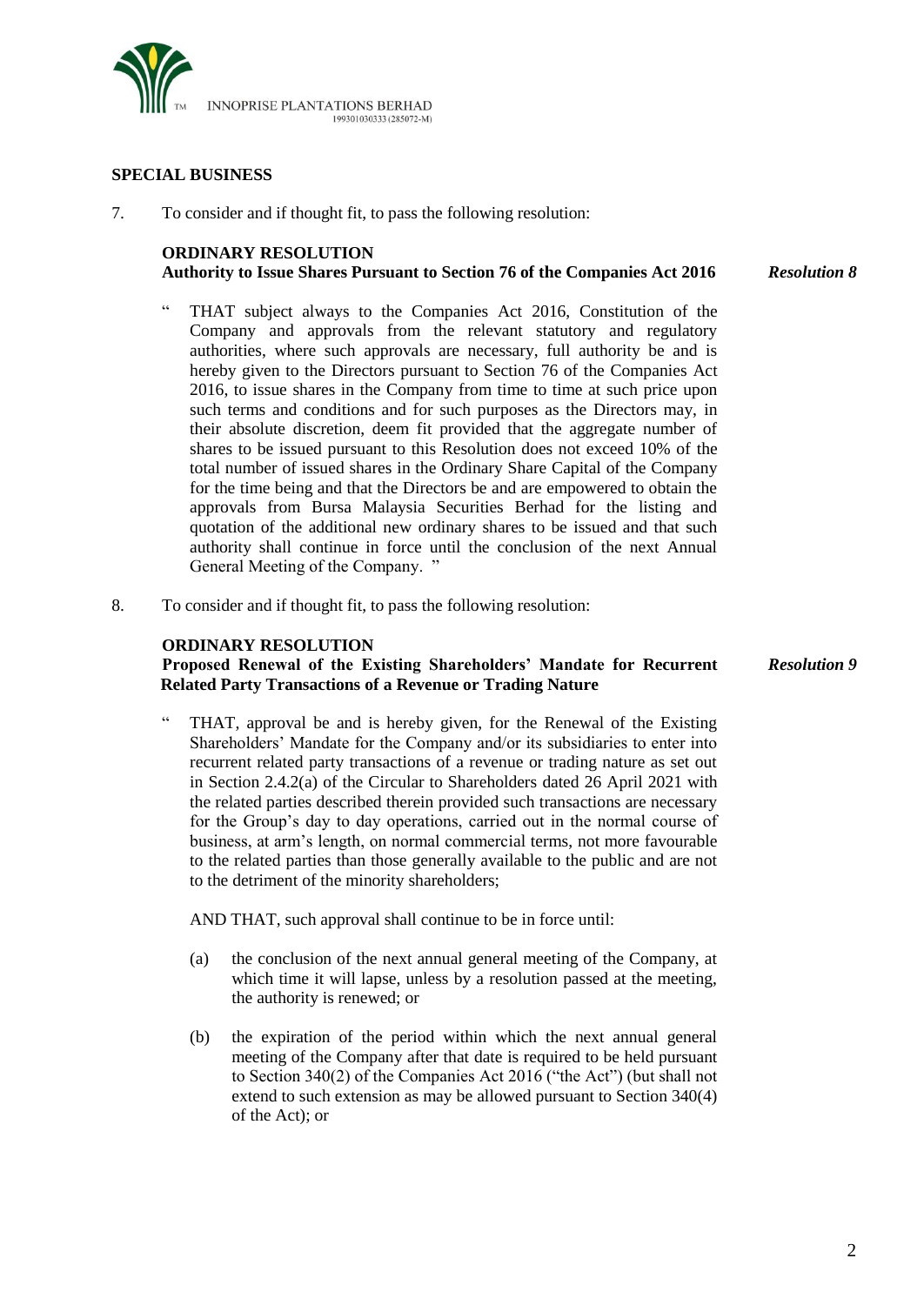

(c) revoked or varied by a resolution passed by the shareholders in general meeting,

whichever is the earlier.

AND FURTHER THAT the Directors be and are hereby authorised to complete and do such acts and things as may be required by the relevant authorities (including executing such documents as may be required) to give effect to the transactions contemplated and/or authorised by this Ordinary<br>Resolution  $\cdots$ Resolution.

9. To transact any other business of the Company of which due notice shall have been given to the Company in accordance with the Company's Constitution and the Act.

By Order of the Board

Dorothy Luk Wei Kam (SSM PC No. 202008001484) (MAICSA7000414) Chan Ai Hoon (SSM PC No. 202008003338) (LS0000393) Company Secretaries

Kota Kinabalu, Sabah Dated: 28 July 2021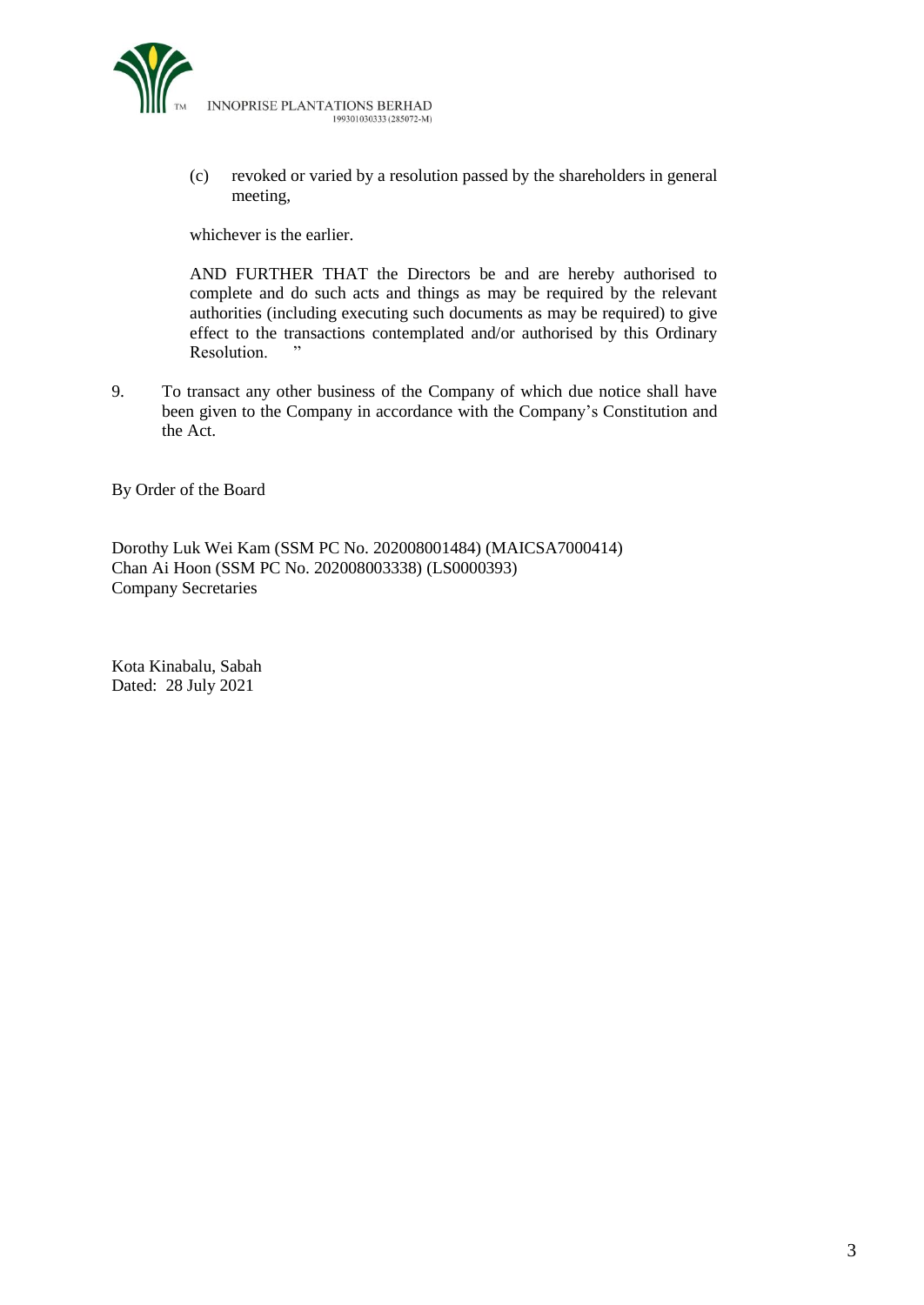

#### **NOTES**

- (a) A member entitled to attend and vote at the meeting is entitled to appoint a proxy to attend and vote instead of him and that a proxy need not be a member of the Company.
- (b) For the purpose of determining member's eligibility to attend this meeting, only member whose name appears in the Record of Depositors as at 18 August 2021 shall be entitled to attend this meeting or appoint proxy to attend and/or vote on his behalf.
- (c) A member of the Company entitled to attend and vote at a meeting of the Company, shall be entitled to appoint not more than two (2) proxies to attend and vote in his stead at the meeting. There shall be no restriction as to the qualification of the proxy. Where a member appoints two (2) proxies, he shall specify the proportion of his shareholdings to be represented by each proxy, failing which the appointment shall be invalid.
- (d) Where a member of the Company is an Exempt Authorised Nominee which holds ordinary shares in the Company for multiple beneficial owners in one securities account ("omnibus account"), there is no limit to the number of proxies which the Exempt Authorised Nominee may appoint in respect of each omnibus account it holds.
- (e) The instrument appointing a proxy shall be in writing under the hand of the appointor or of his attorney or if the appointor is a corporation under the seal, and the person so appointed may attend and vote at any meeting at which the appointor is entitled to vote.
- (f) The instrument appointing a proxy shall be deposited at the Registered Office of the Company at 6th Floor, Menara Tun Mustapha, Likas Bay, 88400 Kota Kinabalu, Sabah or electronically via [https://investor.boardroomlimited.com](https://investor.boardroomlimited.com/) at least forty-eight (48) hours before the time appointed for holding the meeting or adjourned meeting.
- (g) Pursuant to Paragraph 8.29A of the Main Market Listing Requirements of Bursa Malaysia Securities Berhad, all resolutions set out in this Notice will be put to vote on a poll.

#### **EXPLANATORY NOTES**

#### **(a) Audited Financial Statements for Financial Year Ended 31 December 2020**

Agenda 1 is meant for discussion only as the provision of Section 340(1)(a) of the Companies Act 2016 does not require a formal approval of the shareholders for the Audited Financial Statements. Hence, it will not be put forward for voting.

#### **(b) Authority to Issue Shares pursuant to Section 76 of the Companies Act 2016**

The proposed Resolution 8, if passed, shall give power to the Directors to issue ordinary shares in the capital of the Company up to an aggregate amount not exceeding 10% of the total number of issued share in the Share Capital of the Company for the time being. This authority unless revoked or varied at a general meeting will expire at the next Annual General Meeting.

The general mandate sought for issue of shares is a renewal of the mandate that was approved by the shareholders on 17 August 2020. The Company did not utilise the mandate that was approved last year. The renewal of the general mandate is to provide flexibility to the Company to issue new shares without the need to convene separate general meeting to obtain its shareholders' approval so as to avoid incurring additional cost and time. The purpose of this general mandate is for possible fund raising exercises including but not limited to further placement of shares for purpose of funding current and/or future investment projects, working capital and/or acquisitions.